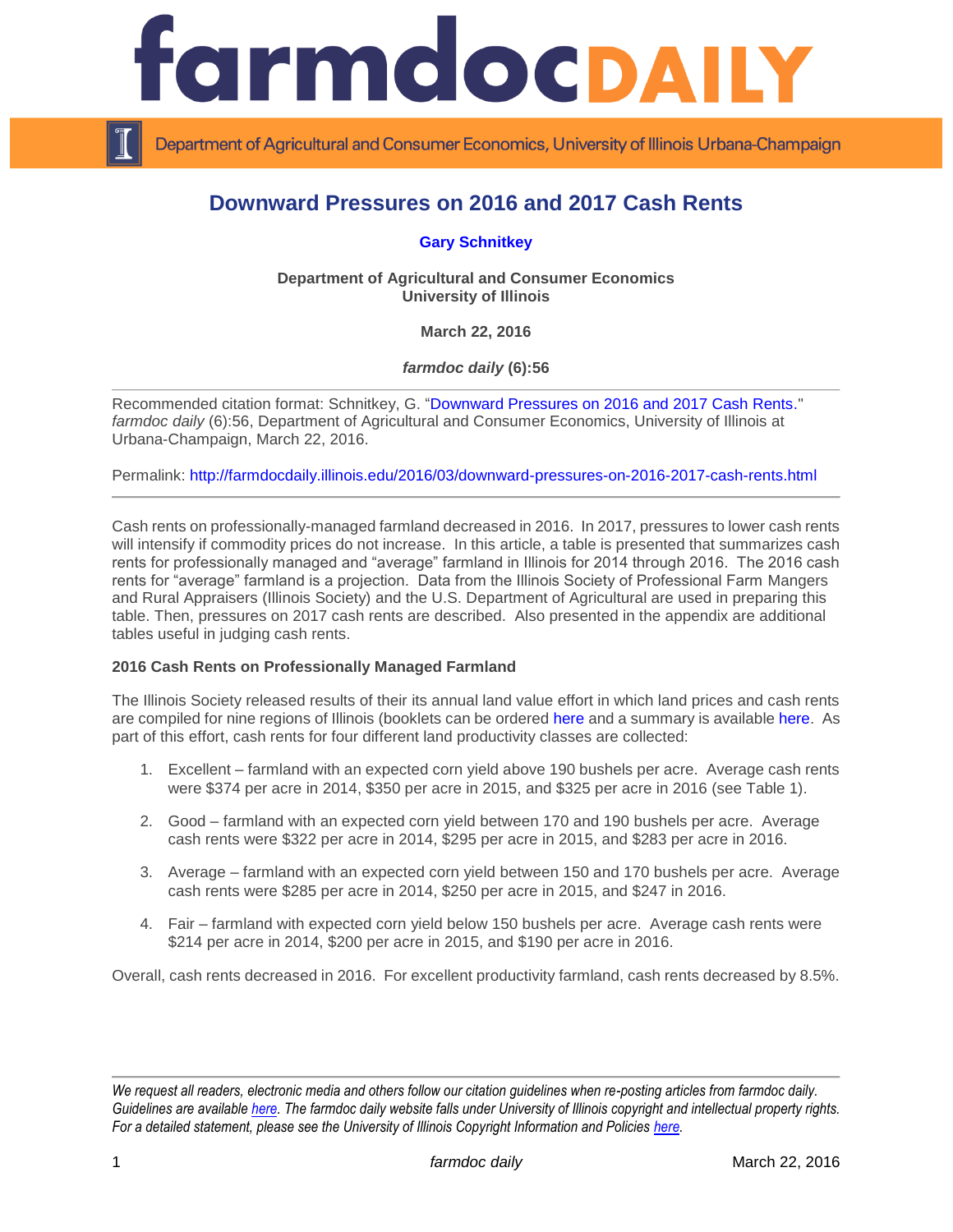| Table 1. Cash Rents On Illinois Farmland  |                                                 |         |         |                |                       |                |  |  |  |
|-------------------------------------------|-------------------------------------------------|---------|---------|----------------|-----------------------|----------------|--|--|--|
| Land Productivity                         | Professionally Managed<br>Farmland <sup>1</sup> |         |         |                | Averages <sup>2</sup> |                |  |  |  |
| (Expected corn yield)                     | 2014                                            | 2015    | 2016    | 2014           | 2015                  | 2016           |  |  |  |
| Illinois State Average <sup>3</sup>       | \$/acre                                         | \$/acre | \$/acre | \$/acre<br>234 | \$/acre<br>228        | \$/acre<br>220 |  |  |  |
| Excellent (190+ bushels) $4$              | 374                                             | 350     | 325     | 293            | 278                   | 268            |  |  |  |
| Good (170 - 190 bushels) <sup>4</sup>     | 322                                             | 295     | 283     | 243            | 230                   | 222            |  |  |  |
| Average (150 - 170 bushels) $4$           | 285                                             | 250     | 247     | 159            | 150                   | 145            |  |  |  |
| Fair (Less than 150 bushels) <sup>4</sup> | 214                                             | 200     | 190     |                |                       |                |  |  |  |

<sup>1</sup> From surveys conducted by the Illinois Society of Professional Farm Managers and Rural Appraisers.

<sup>2</sup> Compiled from National Agricultural Statistical Service data.

 $3$  The Illinois State averages are published by the National Agricultural Statistical Service (NASS). The 2016 value is a projection made at the University of Illinois based on changes in professionally managed farmland from 2015 and 2015 and budgeted changes in incomes.

 $<sup>4</sup>$  The 2014 values are based on analysis of county cash rents released by NASS, supplemented with data</sup> from Illinois Farm Business Farm Management. The 2015 values are based on data from a variety of sources. The 2016 values are projections that are 3.5% than 2015 values.

# **2016 Average Cash Rents**

There is a considerable range in cash rents even for farmland of similar quality. Cash rents can be \$100 higher and \$100 lower than the average within a small geographical area. Often, rents on professionally managed farmland are higher than the average of all cash rents.

National Agricultural Statistical Service (NASS), an agency of the U.S. Department of Agriculture, calculates average cash rents for Illinois. In 2014, cash rent across Illinois averaged \$234 per acre. Average cash rents in 2015 were down 2.6% from 2014 levels to \$228 per acre.

State average cash rents will be released in August 2016. We project that the 2016 cash rent will be \$220 per acre, a decrease of 3.5% from 2015 levels. The 3.5% is slightly higher decrease than the 2.6% decrease between 2014 and 2015. Higher decreases are expected in 2016 because of much lower 2015 incomes combined with low projected 2016 incomes.

In 2014, county cash rents supplemented with Illinois Farm Business Farm Management (FBFM) data were used to conduct a statistical analysis. This statistical analysis arrived at average cash rents for farmland of excellent, good, average, and fair land productivities, the same categories as the Illinois Society uses to report professionally-managed cash rents. In 2014, average cash rents were \$293 per acre for excellent productivity farmland, \$243 per acre on good productivity farmland, and \$159 per acre for average productivity farmland (see Table 1). Note that average cash rents are below those for professionally-managed farmland. For example, the average for professionally managed farmland is \$374 per acre, \$81 per acre higher than the \$293 average.

In 2015, NASS did not release county cash rents. Averages for the land productivity classes were estimated using data from a variety of sources. Estimates of 2015 average cash rents are \$278 per acre for excellent productivity farmland, \$230 for good quality farmland, and \$150 per acre for average productivity farmland.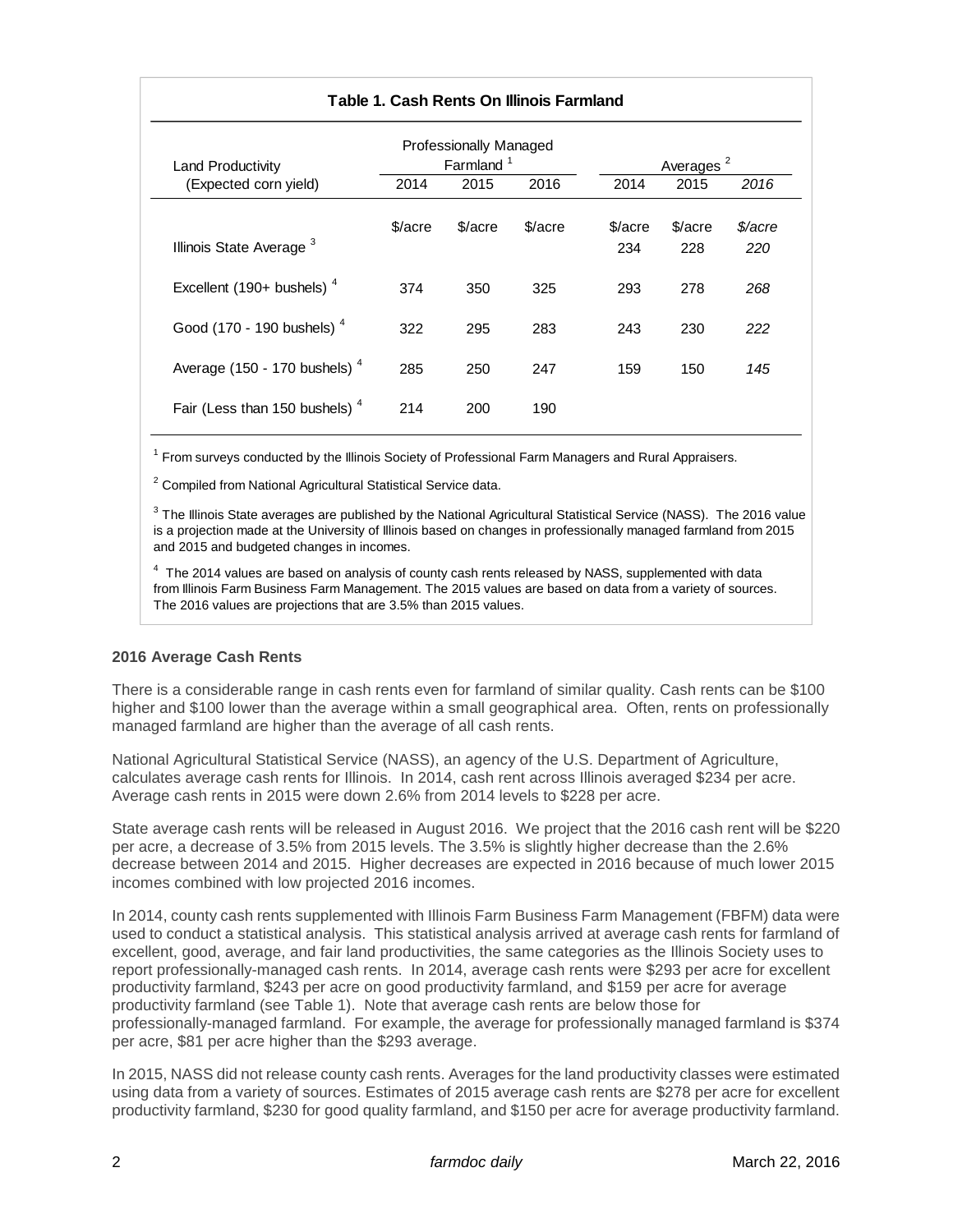Estimated 2016 cash rents by productivity class are lower than 2015 rents by 3.5%, the same decrease used for estimating the 2016 Illinois state average rent. Estimates for 2016 cash rents are \$268 per acre for excellent productivity farmland, \$222 for good productivity farmland, and \$145 per acre for average productivity farmland.

# **Expected Changes in 2017 Cash Rents**

Downward pressures will be placed on 2017 cash rents, particularly if commodity prices remain low. Professional farm managers were asked how much they anticipated cash rents to change in 2017 if conditions remain the same as they are currently. When asked, corn prices were near \$3.60 per bushel and soybean prices were near \$8.70 per bushel. Of the farm managers responding to the survey, 41% expected cash rents to decrease between \$25 and \$50 per acre while 50% expected decreases in the \$5 to \$25 per acre range. Only 9% expected cash rents to remain the same, and none expected rents to increase. These expectations point to larger decreases in 2017 than in 2016.

Much of the reason for this downward pressure is because farmers are projected to have losses in 2017 on cash rent farmland. Table 2 shows average cash rents on professionally-managed and all farmland. Table 2 also shows operator and land returns, a return to both farmers and land owners. Operator and land returns are based on expected yields, prices, and costs shown in the *2016 Illinois Crop Budgets.* The operator and land return for excellent productivity farmland is \$224 per acre, \$44 below 2016 average cash rent of \$268 per acre. If these projections hold, farmers will lose \$44 per acre on farmland at the average cash rent level. At the professionally managed cash rent of \$325 per acre, the farmer will lose \$101 per acre (\$224 operator and land return - \$325 cash rent). Losses will occur for all land productivity classes.

|                                                                                                                                                                                                                                                                                                                                                                                                                                                                                                                   | 2016 Cash Rents <sup>1</sup> |         | Operator                         |  |
|-------------------------------------------------------------------------------------------------------------------------------------------------------------------------------------------------------------------------------------------------------------------------------------------------------------------------------------------------------------------------------------------------------------------------------------------------------------------------------------------------------------------|------------------------------|---------|----------------------------------|--|
|                                                                                                                                                                                                                                                                                                                                                                                                                                                                                                                   | Professionally<br>Managed    | Average | and Land<br>Returns <sup>2</sup> |  |
|                                                                                                                                                                                                                                                                                                                                                                                                                                                                                                                   | \$/acre                      | \$/acre | \$/acre                          |  |
| Excellent (190+ bushels) $3$                                                                                                                                                                                                                                                                                                                                                                                                                                                                                      | 325                          | 268     | 224                              |  |
| Good (170 - 190 bushels) <sup>4</sup>                                                                                                                                                                                                                                                                                                                                                                                                                                                                             | 283                          | 222     | 172                              |  |
| Average (150 - 170 bushels) <sup>5</sup>                                                                                                                                                                                                                                                                                                                                                                                                                                                                          | 247                          | 145     | 89                               |  |
| <sup>3</sup> Operator and land return based on Central Illinois -- high productivity budgets (201 bushels per<br>acre corn yield and a 58 bushels per acre soybean yield).<br><sup>4</sup> Operator and land return based on Central Illinois -- low productivity budgets (186 bushels per<br>acre corn yield and a 53 bushels per acre soybean yield).<br><sup>5</sup> Operator and land return based on Southern Illinois budgets (164 bushels per acre corn yield<br>and a 48 bushels per acre soybean yield). |                              |         |                                  |  |
| If prices or yield are not above expectations, 2017 will be the third year in a row of losses on cash rent<br>farmland. Rents will likely face greater downward pressure in 2017 as compared to earlier years because<br>the financial positions of farmers have eroded over time. In particular, working capital at the end of 2017 will                                                                                                                                                                         |                              |         |                                  |  |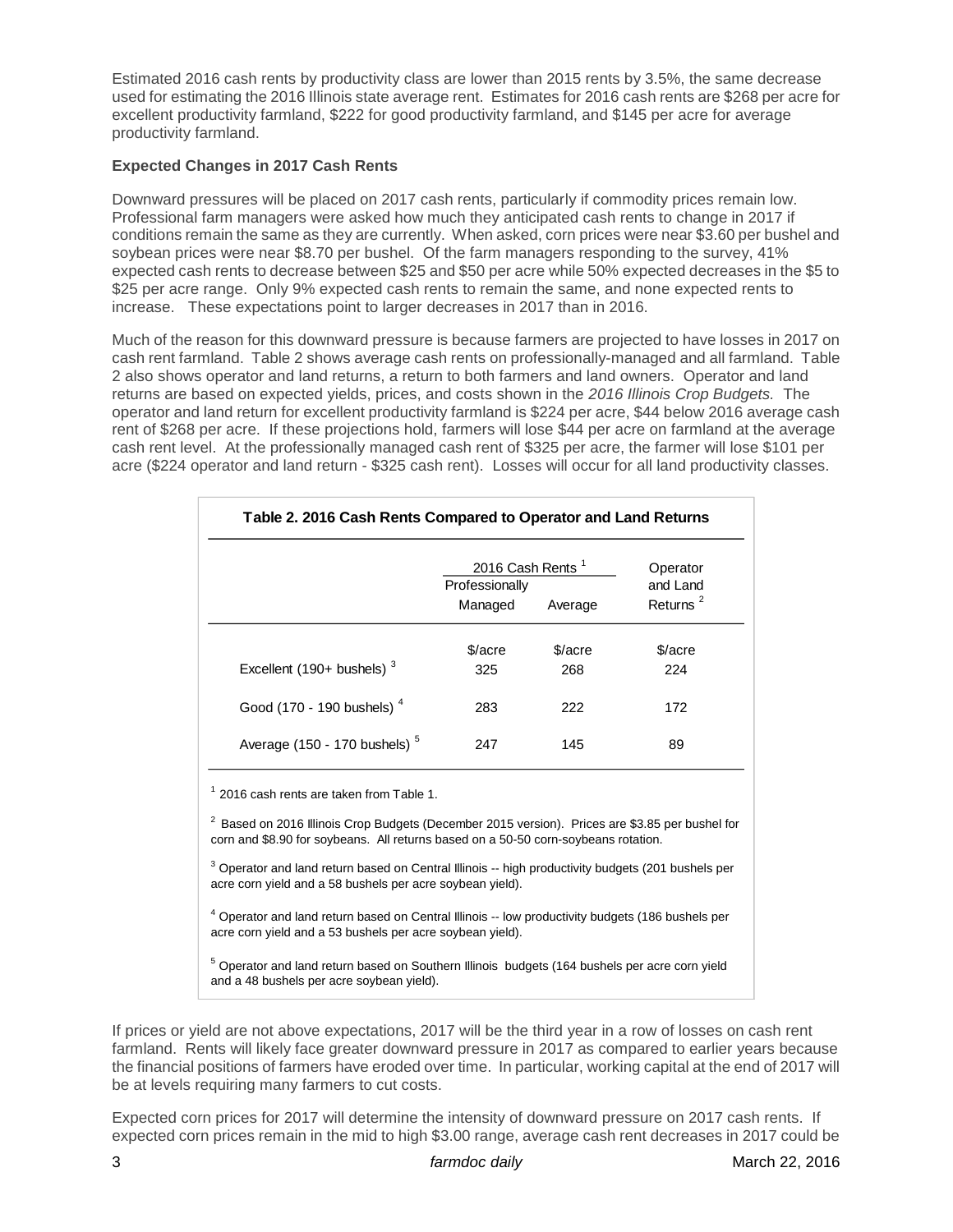near or exceed 10%. Downward pressure on 2017 cash rents will be intense if expected 2017 prices are below \$3.50. Less pressure could occur if expected corn prices are above \$4.20 per bushel.

#### **Summary**

Low incomes in agriculture are leading to falling cash rents. Depending on commodity price outlook, 2017 cash rents could continue to face downward pressures. If 2017 expected corn prices are below \$4.00 per bushel, decreases in 2017 cash rents could be larger than those in 2015 and 2016.

Cash rent averages presented in this article will be updated as more information becomes available. In particular, estimates of 2016 cash rents will be updated when NASS releases its rent estimates in August 2016.

#### **Appendix: Useful Figures Summarizing Illinois Land Cash Rents**

Appendix Figure 1 shows estimates of average cash rents by county. Values in this figure are based on 2015 NASS county yields. NASS did not release county yields in 2015. Updates were based on changes in state rents and professionally managed rents.